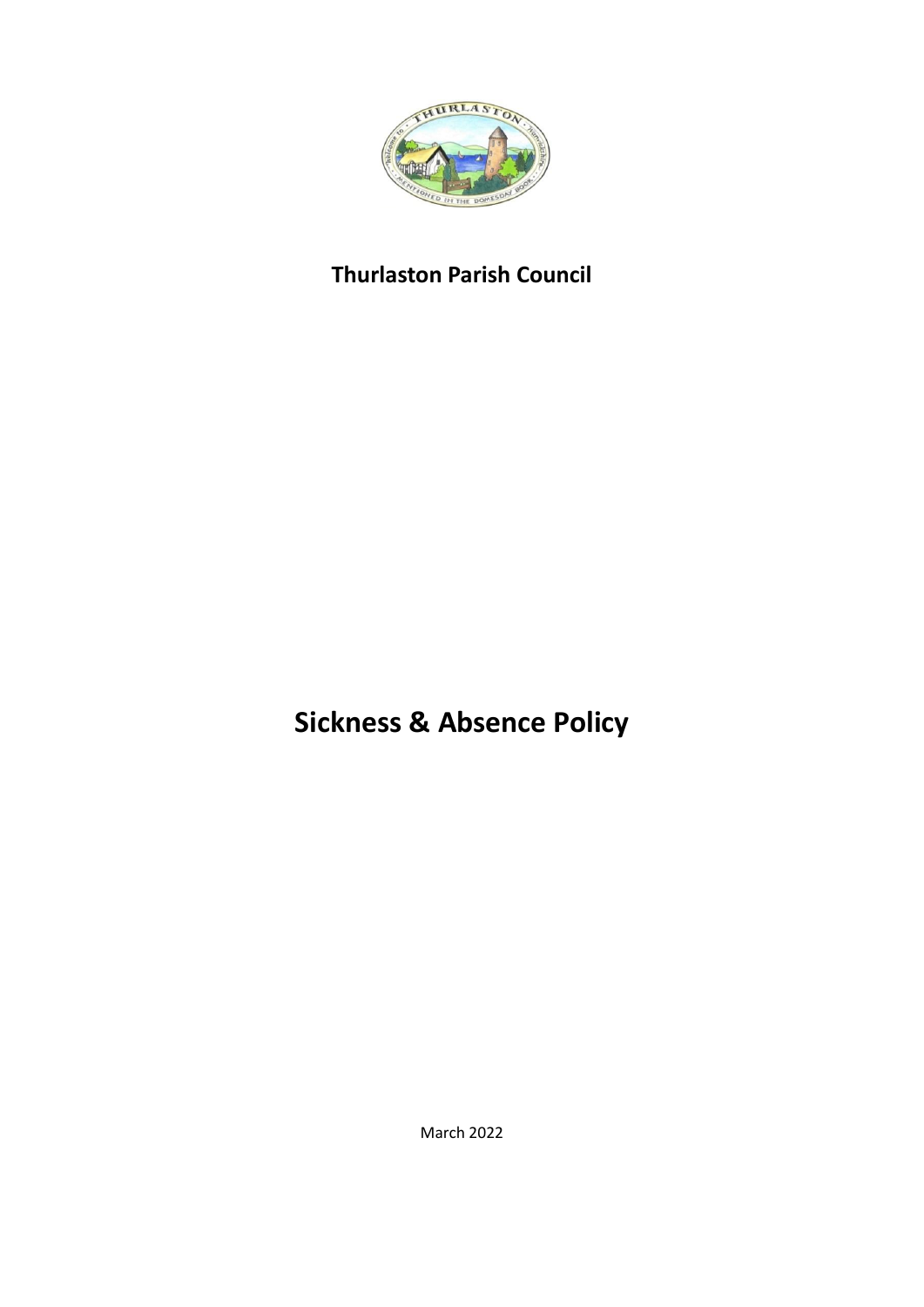| <b>Version</b> | Author            | Date       | <b>Review date</b> |
|----------------|-------------------|------------|--------------------|
| v1             | Stephen Lewington | March 2022 | Sep 2025           |
|                |                   |            |                    |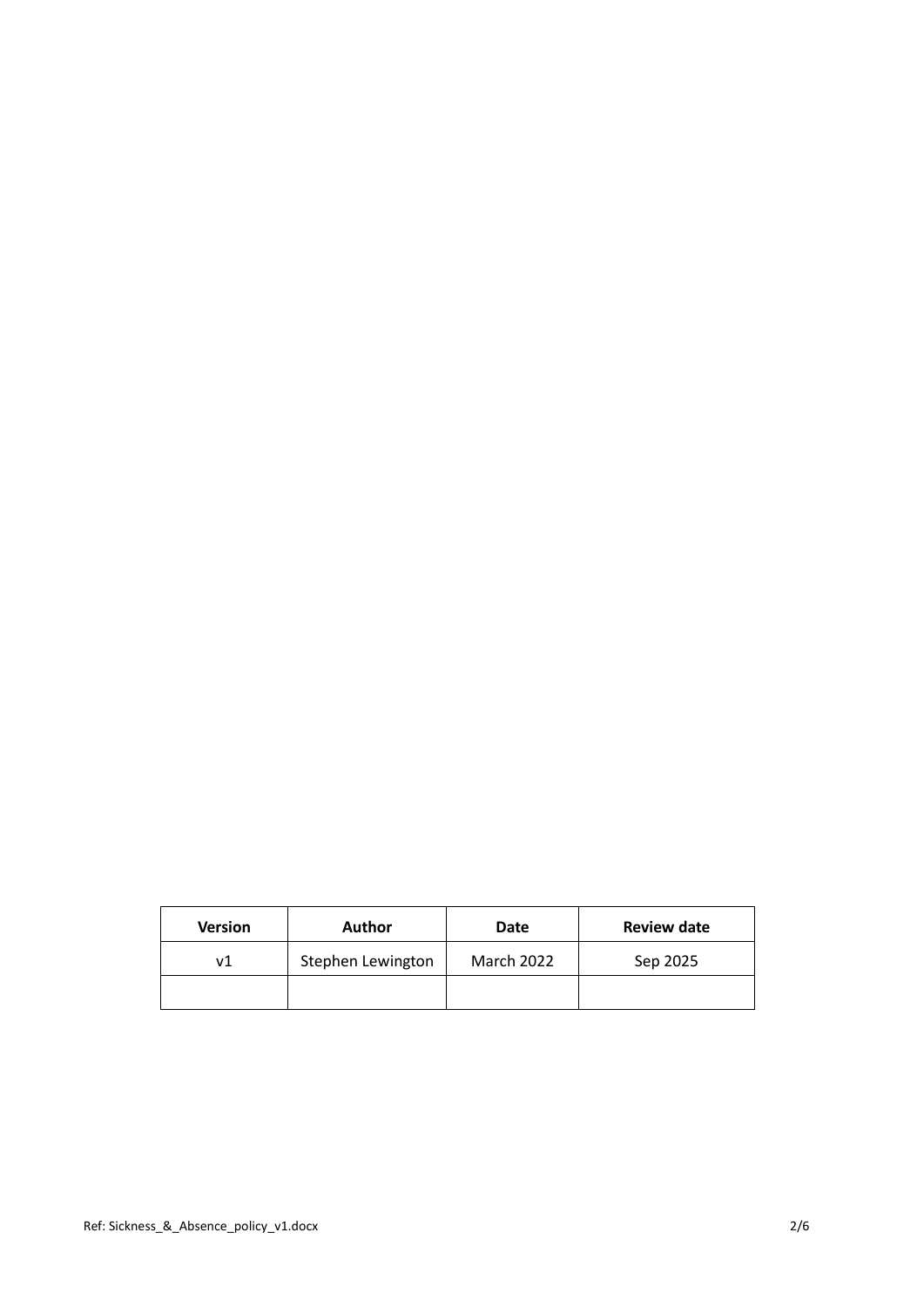# **1. Scope**

This policy and procedure applies to any employee of Thurlaston Parish Council (TPC). TPC aims to secure the attendance of its employee throughout the working week. However, it recognises that a certain level of absence may be necessary due to sickness, through illness or injury. It is TPC's policy to offer as far as is possible, security of employment during such periods, subject to operational requirements and the conditions below.

This policy is to be read in conjunction with TPC's Health & Safety and Disciplinary & Grievance policies.

# **2. Procedure**

# **2.1 Notification and certification**

If the employee is unable to attend work due to sickness, he or she must notify TPC by contacting the Chair as soon as possible, but no later than the end of the working day on which theabsence first occurs. He or she should indicate the reason for the absence and, if possible, when heor she expects to return to work. The employee must complete a selfcertification form for the firstseven calendar days of all sickness absences and give it to TPC. This form can be completed on the employee's return to work if their absence lasts less than seven calendar days.

If the employee is absent by the eighth day (including Saturday and Sunday), they must send a fit note, issued by their GP, to TPC. Current fit notes must cover subsequent periods of absence.The employee should also keep in touch with TPC regarding their condition and likely return to work date. If the employee does not follow this procedure, they may be dealt with under TPC's Disciplinary Policy. Furthermore, the employee's contractual sick pay and statutory sick pay(SSP) may be withheld.

## **2.2 Return to work**

The employee will not be allowed to return to work until their GP deems that they are fit to return. Requests for temporary adjustments to the employee's working conditions will be considered by TPC and will be accommodated wherever possible and if Council's circumstances permit. In the case of extended periods of absence, TPC may require that the employee's fitness toreturn is confirmed by a medical practitioner of TPC's choice and the employee will be interviewed on their return to work in order to:

- (a) check on the employee's fitness to return and to ensure that all the support the employee needs is in place;
- (b) bring the employee up to date on any changes.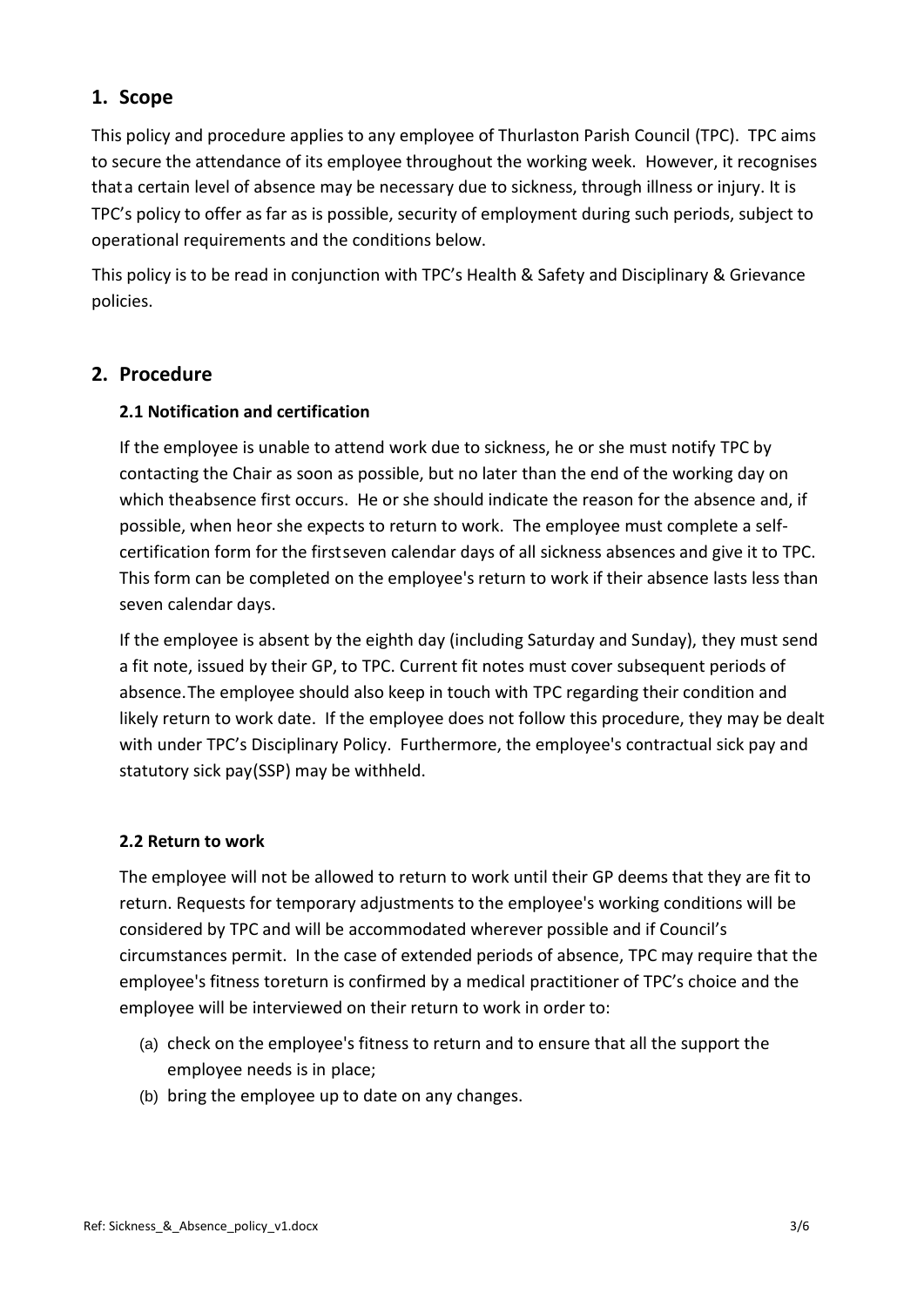## **2.3 Fit notes**

An employee's GP might indicate on a fit note that the employee "may be fit for work". If this option is selected the GP will also identify potential amendments that should be made, selectingfrom:

- (a) Phased return to work;
- (b) Amended duties;
- (c) Altered hours;
- (d) Workplace adaptations.

If a fit note is received TPC will contact the employee and arrange for a meeting with the employee. At this meeting the suggested amendments will be discussed with the aim of facilitating the employee's return to work. If the suggested amendments are not possible the employee will remain on sick leave. If amendments are possible the employee will return to work, but regular reviews will be carried out to ensure that the amendments are adequate. It should be noted that any amendments are not to be viewed as a permanent change to the contract of employment.

#### **2.4 Medical examination**

TPC reserves the right to require the employee to be examined by a practitioner of its choice to seek a medical opinion. A refusal to be examined may lead TPC to take disciplinary action against the employee, up to and including dismissal.

#### **2.5 Access to medical reports**

In order to gain as much information about the employee's medical condition as possible, TPC may also request the employee's permission to contact his or her GP and ask for a medical report on the employee's condition. The employee may ask to see this report.

#### **2.6 Extended absences**

TPC will be sympathetic when an employee is ill, but the employee should appreciate that if they are persistently absent through ill-health or long-term injury or incapacity, it will not be possible for the situation to continue indefinitely, and their employment may be reviewed or terminated. Termination will not take place without:

- (a) full consultation with the employee;
- (b) medical investigation.

Where a return to work proves possible, TPC may require that the employee's fitness to return is confirmed by a practitioner of TPC's choice.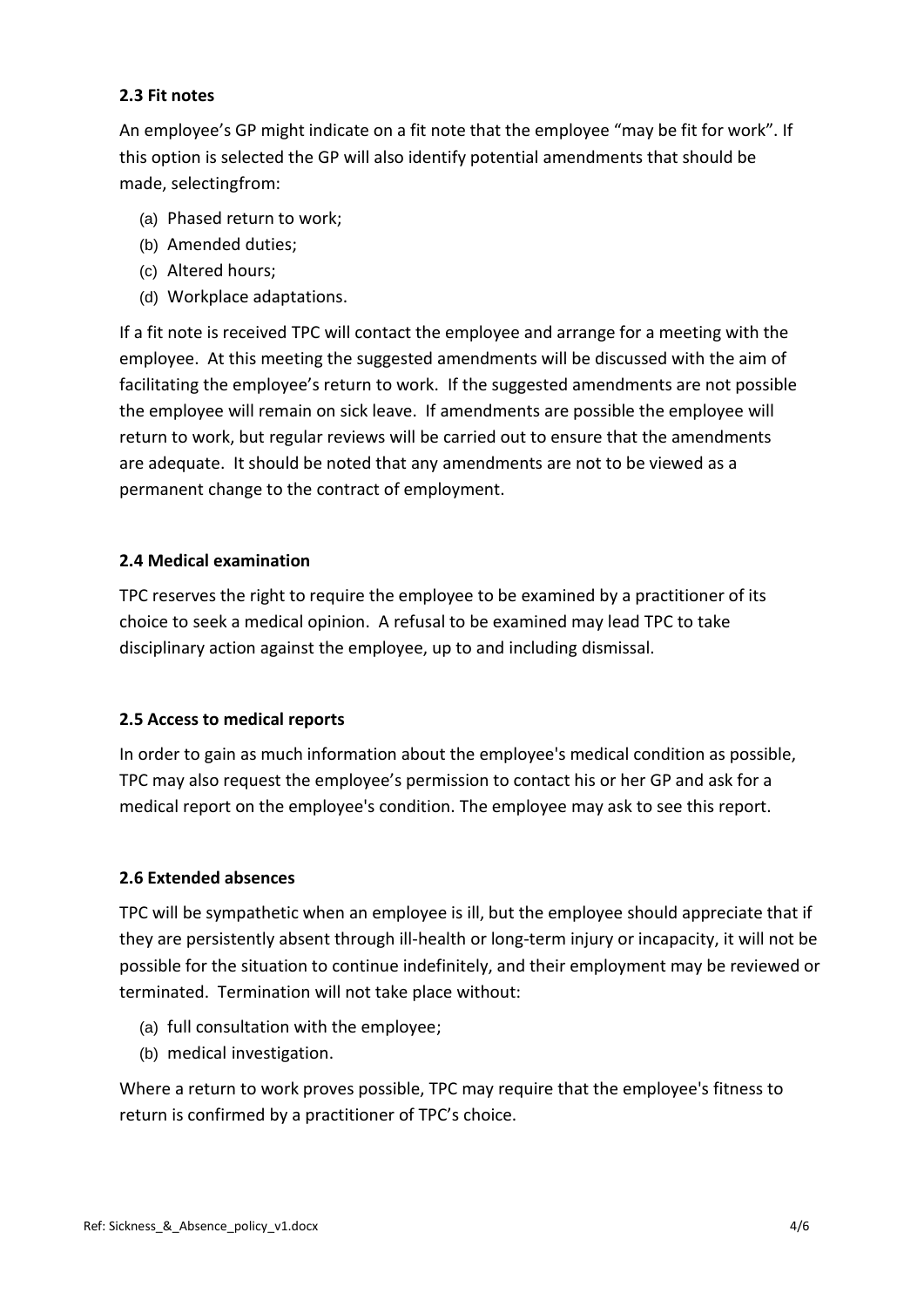## **2.7 Meetings/home visits**

During any absence it is important that the employee keeps in touch so that TPC is kept informed of the employee's health and likely return-to-work date. The employee will therefore be periodically asked to attend meetings for the purpose of providing information and facilitating an effective return to work. If the employee is too unwell or physically unable to leave their home, TPC reserves the right to visit him or her at home.

#### **2.8 Disability**

If the employee has a condition that means they might be considered disabled within the meaning ofthe Equality Act 2010, TPC will attempt to make reasonable adjustments to their job to accommodate their requirements. The employee will be fully consulted at all times and if reasonable adjustments prove not to be viable options, and there is no likelihood of a return to work in the near future, a decision to dismiss may be the inevitable outcome.

#### **2.9 Dismissal and the right to appeal**

In the event of a dismissal, the reason for the dismissal and the circumstances leading up to that decision will be documented in writing to the employee. The employee may appeal against their dismissal by writing, within five working days of their receipt of the dismissal letter to the Chairmanof TPC stating the grounds on which they wish to appeal. The appeal will be heard in accordance with TPC's disciplinary appeals procedure. This right also applies to 'action short of dismissal' such as alteration of duties.

#### **2.10 Payment arrangements**

## **2.10.1 Statutory sick pay (SSP)**

The employee's SSP qualifying days are either Monday to Friday or, in the case of parttime employees, those days that he or she normally works. If the employee is eligible for the payment ofSSP, it will be subject to appropriate deduction of tax and National Insurance contributions.

#### **2.10.2 Contractual sick pay**

Information relating to the scale of payment is in the contract of employment.

## **2.11 Return of TPC's equipment**

If the employee is off sick for an extended period of time (e.g. one month or more) TPC may require them to return Council equipment until they are well enough to return to work. If the employee does not return to work following a period of sickness absence, they will be required to return all outstanding Council equipment on the date of termination of his or her employment.